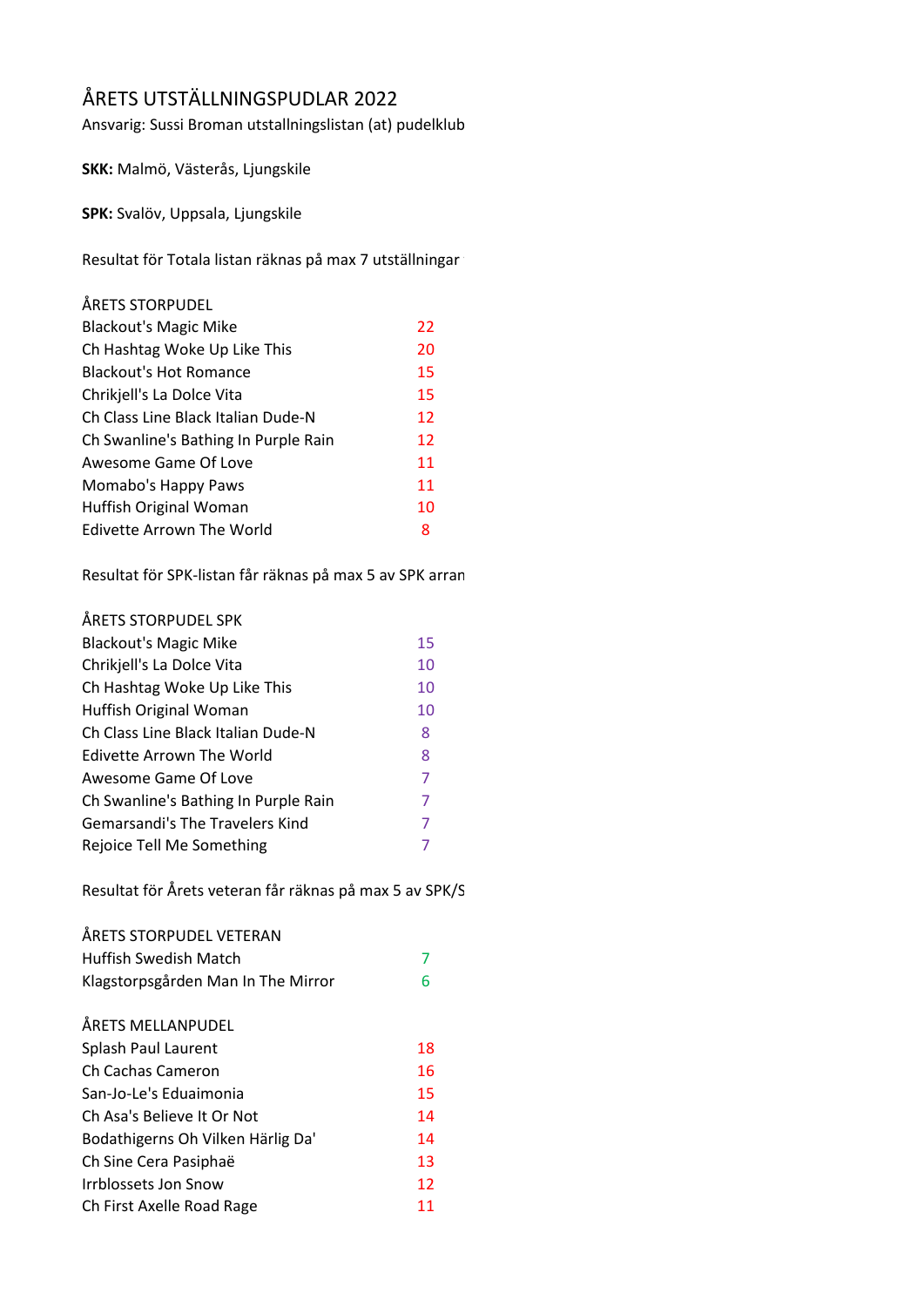| Ch Magic Shamrock Madame Extravaganza | 11             |
|---------------------------------------|----------------|
| San-Jo-Le's Danius                    | 8              |
|                                       |                |
| ÅRETS MELLANPUDEL SPK                 |                |
| Splash Paul Laurent                   | 18             |
| <b>Ch Cachas Cameron</b>              | 16             |
| Ch First Axelle Road Rage             | 11             |
| Ch Asa's Believe It Or Not            | 8              |
| Bodathigerns Oh Vilken Härlig Da'     | 8              |
| San-Jo-Le's Danius                    | 8              |
| <b>Irrblossets Jon Snow</b>           | $\overline{7}$ |
| San-Jo-Le's Eduaimonia                | $\overline{7}$ |
| Ch Sine Cera Pasiphaë                 | 7              |
| <b>Cupcakes I Love Amarone</b>        | 7              |
| Splash Veuve Clicquot                 | 7              |
|                                       |                |
| ÅRETS MELLANPUDEL VETERAN             |                |
| Sine Cera Humble Hennin               | 6              |
| Pipeline's Little Darlin'             | 4              |
|                                       |                |
| ÅRETS DVÄRGPUDEL                      |                |
| Ch Hettyhills Meghan                  | 51             |
| <b>Fixus No Discussion</b>            | 17             |
| Ch Kazura Diablo                      | 14             |
| <b>Secret Destination Mella</b>       | 13             |
| Zhemchuzhina Sibiri Kenzo             | 12             |
| Ch Trudora's Prince Blue Blood        | 10             |
| Morning Breeze Barbara Allen          | 6              |
| Ch Morning Breeze Something Special   | 6              |
| <b>Secret Destination London</b>      | 6              |
| <b>Sporrens Allison</b>               | 6              |
|                                       |                |
| ÅRETS DVÄRGPUDEL SPK                  |                |
| Ch Hettyhills Meghan                  | 28             |
| <b>Fixus No Discussion</b>            | 8              |
| Ch Kazura Diablo                      | 7              |
| <b>Secret Destination Mella</b>       | $\overline{7}$ |
| Zhemchuzhina Sibiri Kenzo             | 7              |
| Morning Breeze Barbara Allen          | 6              |
| Ch Morning Breeze Something Special   | 6              |
| <b>Secret Destination London</b>      | 6              |
| <b>Sporrens Allison</b>               | 6              |
| Ch Trudora's Prince Blue Blood        | 6              |
| ÅRETS DVÄRGPUDEL VETERAN              |                |
| ÅRETS TOYPUDEL                        |                |

| Possagårdens Pure Black Diamond   | 42 |
|-----------------------------------|----|
| Skäggtorpets Life Loves A Tragedy | 24 |
| Solnes Rose Sweet Juliete         | 24 |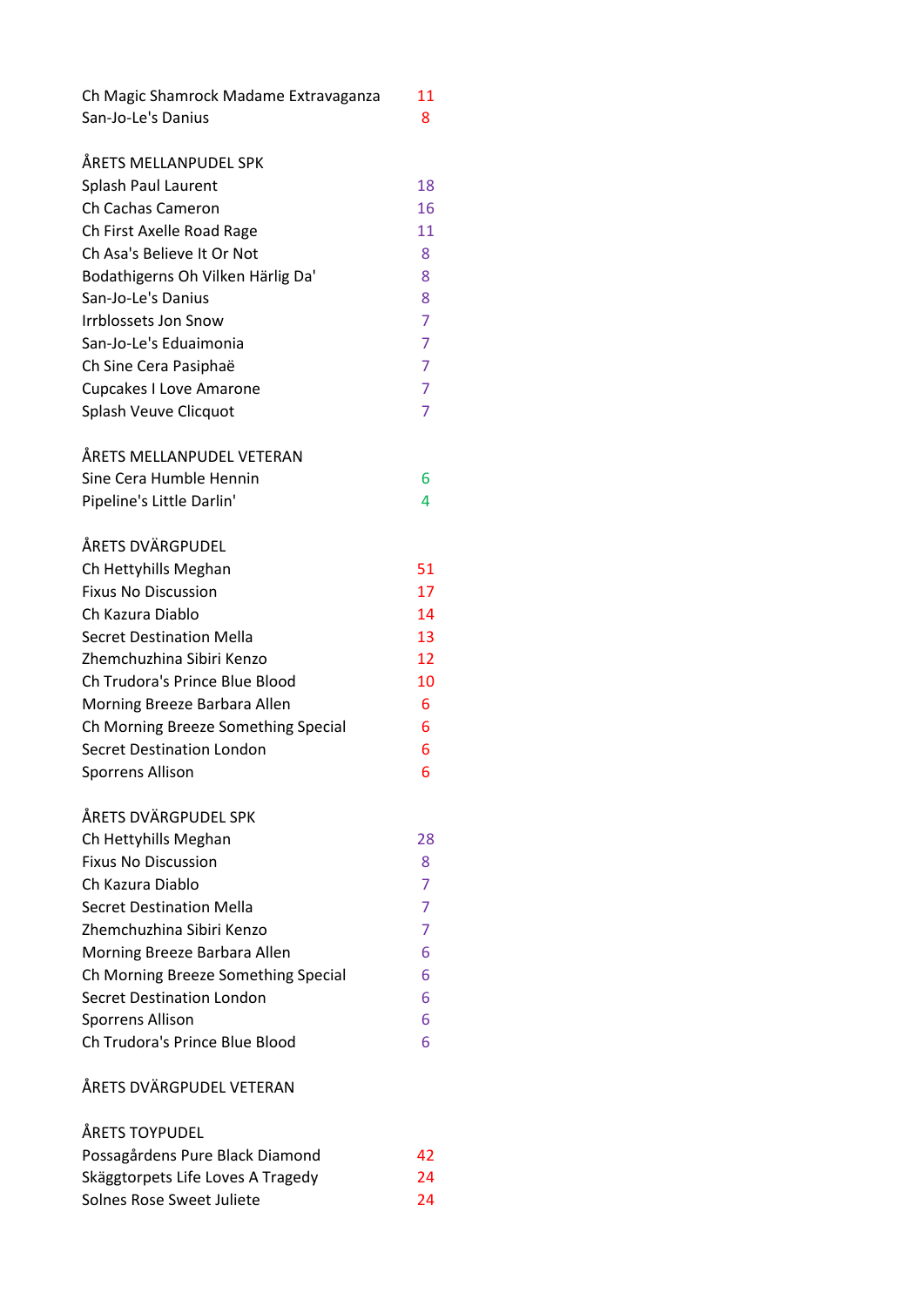| Ch Caro-Line's Cracking Crémedelacréme | 15 |
|----------------------------------------|----|
| Ch Djakartas Pure Poison               | 13 |
| Possagårdens Pure Black Opal           | 10 |
| Ch Ten-Sharp's Gontjar                 | 10 |
| Eyeq's Masterpiece                     | 7  |
| Ch Morning Breeze Shine Like The Sun   | 7  |
| True-Style La Fiore                    | 6  |
| <b>Woolmark Giorgio-B</b>              | 6  |
|                                        |    |

## ÅRETS TOYPUDEL SPK

| Possagårdens Pure Black Diamond        | 24 |
|----------------------------------------|----|
| Solnes Rose Sweet Juliete              | 20 |
| Skäggtorpets Life Loves A Tragedy      | 13 |
| Ch Caro-Line's Cracking Crémedelacréme | 8  |
| Ch Djakartas Pure Poison               | 7  |
| Eyeq's Masterpiece                     | 7  |
| Ch Morning Breeze Shine Like The Sun   |    |
| Possagårdens Pure Black Opal           | 6  |
| True-Style La Fiore                    | 6  |
| Woolmark Giorgio-B                     | 6  |
|                                        |    |

| ÅRETS TOYPUDEL VETERAN |    |
|------------------------|----|
| Ch Ten-Sharp's Gontjar | 10 |